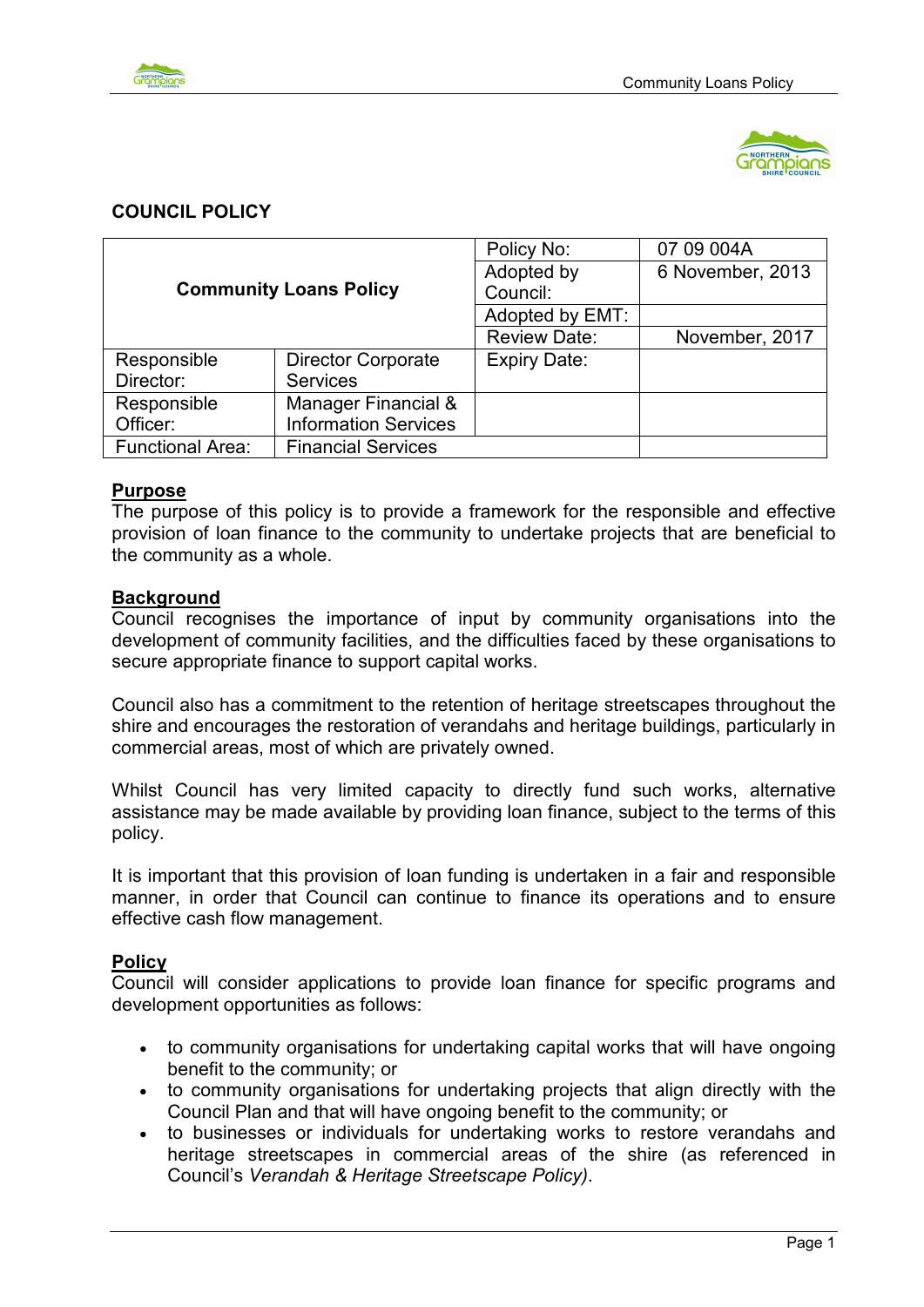

## **Principal Amount**

Subject to a financial and needs analysis, Council may provide loan finance up to a maximum of \$100,000 to any one borrower. The principal amount will be determined with reference to:

- the funds required;
- up to 50% of total project costs for heritage streetscape applications; and
- analysis of financial records, to demonstrate capacity to meet repayments due.

Council will not exceed total lending of \$300,000 at any one time, and will maintain a general reserve called *Community Loans Reserve* to hold the balance of any funds not loaned, for the purpose of providing future loans applied for under this policy.

## **Interest Rates**

Interest will be charged, fixed for the full term of the loan, based on the current weighted average interest rate of investments held, plus a margin depending on the length of the loan, as follows:

- 2 years or less 1.0%
- 3 years or less, but more than 2 years 1.5%
- 5 years or less, but more than 3 years 2.0%
- 8 years or less, but more than 5 years 2.5%

The term of the loan may be revised during the loan period, but may not extend past the original completion date.

## **Repayments**

Repayment periods will be negotiated with the applicant, but will be limited by the following:

|           | $\bullet$ Less than | \$10,000              | 2 years maximum period |
|-----------|---------------------|-----------------------|------------------------|
| $\bullet$ | Between             | \$10,001 and \$20,000 | 3 years maximum period |
|           | <b>Between</b>      | \$20,001 and \$50,000 | 5 years maximum period |

• Greater than \$50,000 8 years maximum period

Repayments may be made either monthly or quarterly in advance, and a repayment schedule will be prepared by the Manager Financial & Information Services, which must be agreed to and signed and dated by both Council's representative and an authorised representative for the borrower.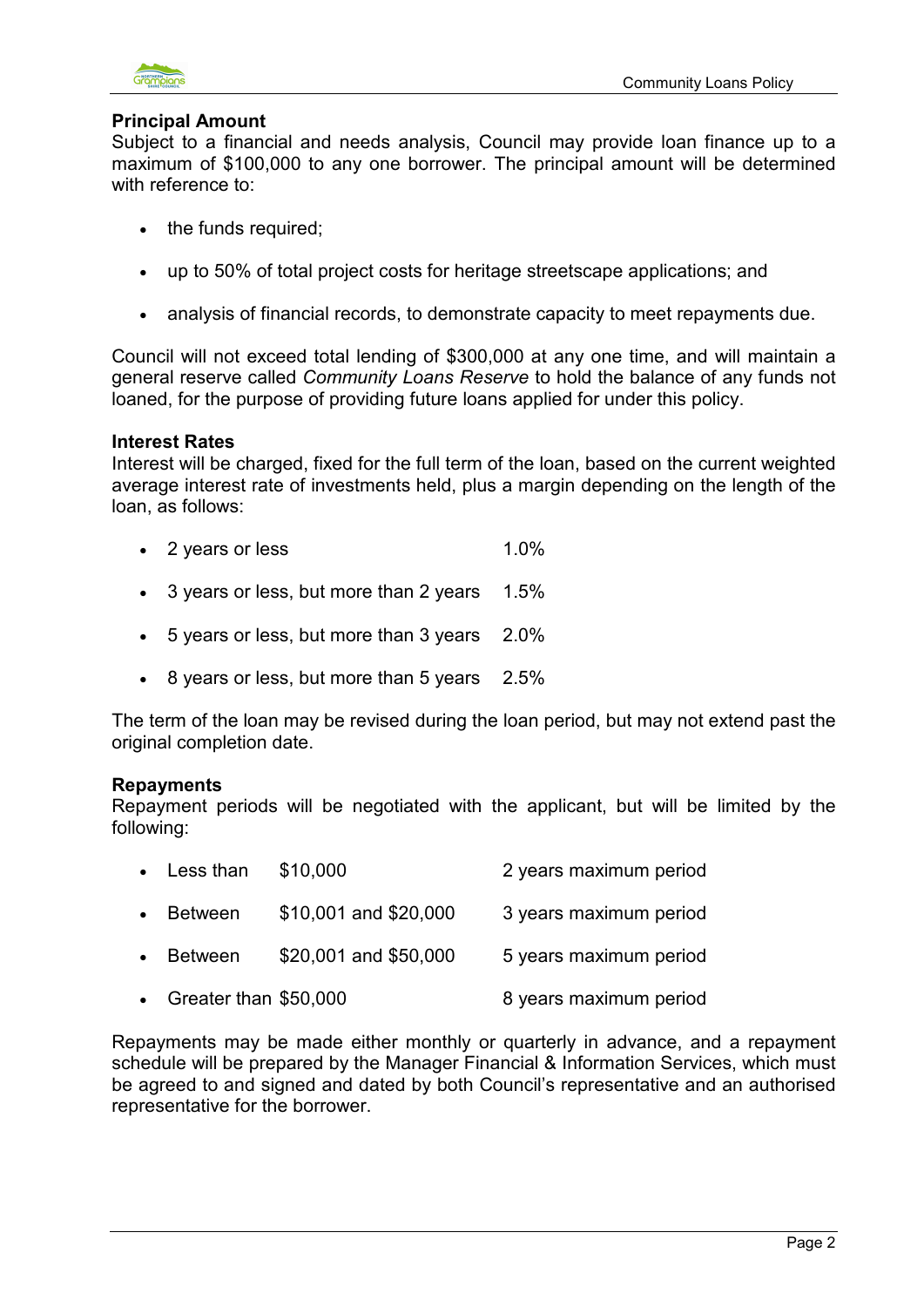

Extra repayments may only be made with prior permission from Council's Manager Financial & Information Services, and will result in an amended schedule, which must be agreed to and signed and dated by both Council's representative and an authorised representative for the borrower.

Legal agreements will be entered into between Council and the borrower's authorised representative, and default options will be strictly enforced, including penalty interest and foreclosure.

Appropriate commercial security will be required to cover the full amount of loan funds.

Applications must be received on the appropriate application form, and will be assessed as per the defined criteria contained within the relevant application form*.*

All applications will be presented to Council at an appropriate briefing session, and may be referred to a full Council meeting if required.

### **Council Plan Objective/Strategy**

- 1. Improved social and economic viability of the shire
- 2. Delivered targeted projects and core services

### **Legislation/Standards**

N/A

#### **Responsibilities**

The Manager Financial & Information Services is responsible for the review and management of this policy. The Marketing & Community unit is responsible for liaising with stakeholders with regards to community projects and heritage building works.

#### **Stakeholders**

Mayor, Councillors, Chief Executive Officer, Director Corporate Services, Manager Financial & Information Services, Director Marketing & Community, Manager Community Sustainability, Manager Business & Tourism Services, Manager Environment & Regulatory Services, Heritage Advisor and nominated officers, community organisations and commercial business owners.

#### **Review**

This policy and related procedures will be reviewed every four years, unless changed circumstances require earlier review.

#### **Communication/Implementation**

Northern Grampians Shire Council's website *Community Organisation Loans Procedures Community Organisation Application for Loan Funding Verandah & Heritage Streetscape Loan Procedures, Information Sheet* and *Application Form* 

## **References**

*Verandah & Heritage Streetscape Policy*